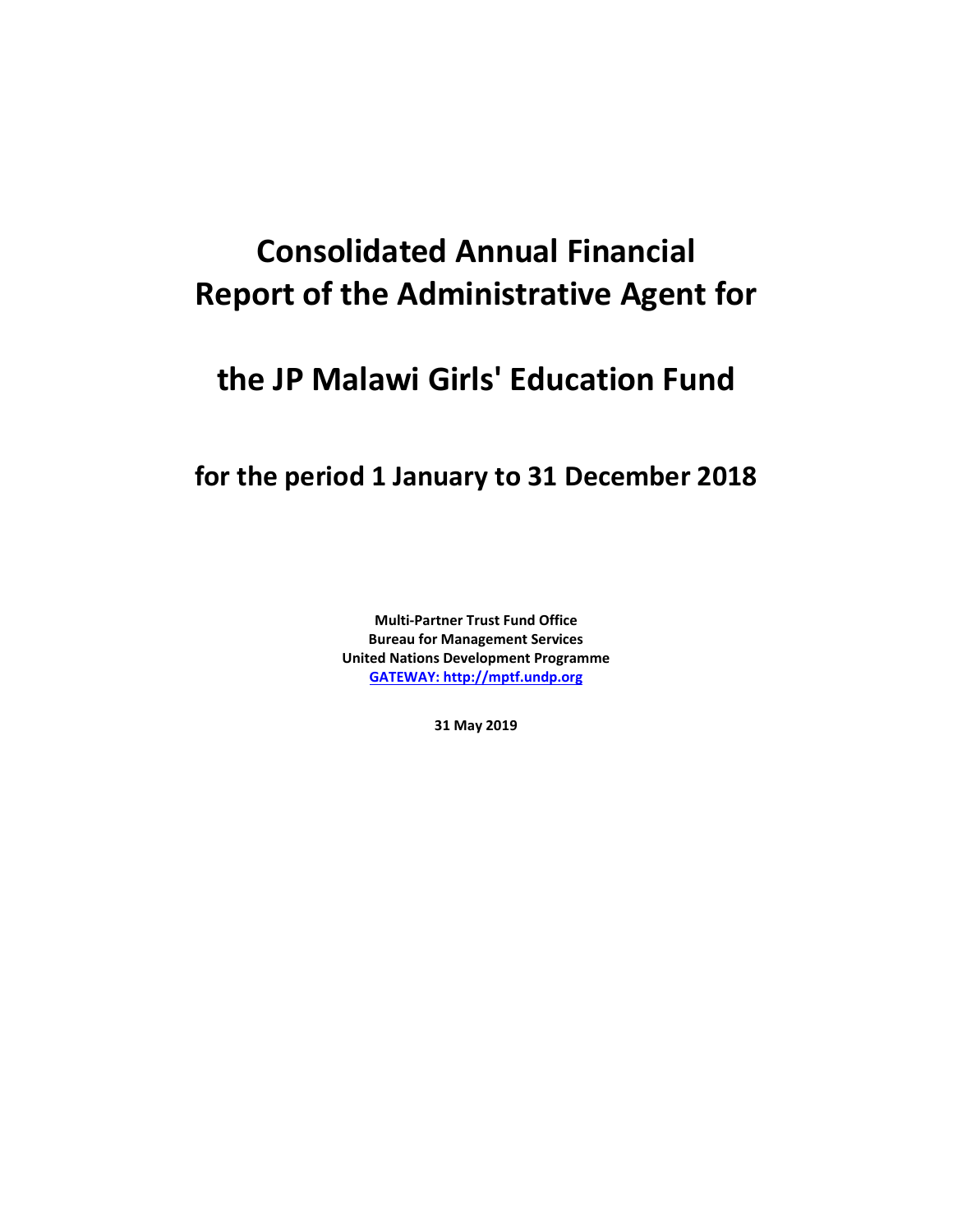### **PARTICIPATING ORGANIZATIONS CONTRIBUTORS**



United Nations Population Fund



United Nations Children's Fund



World Food Programme



Government of Norway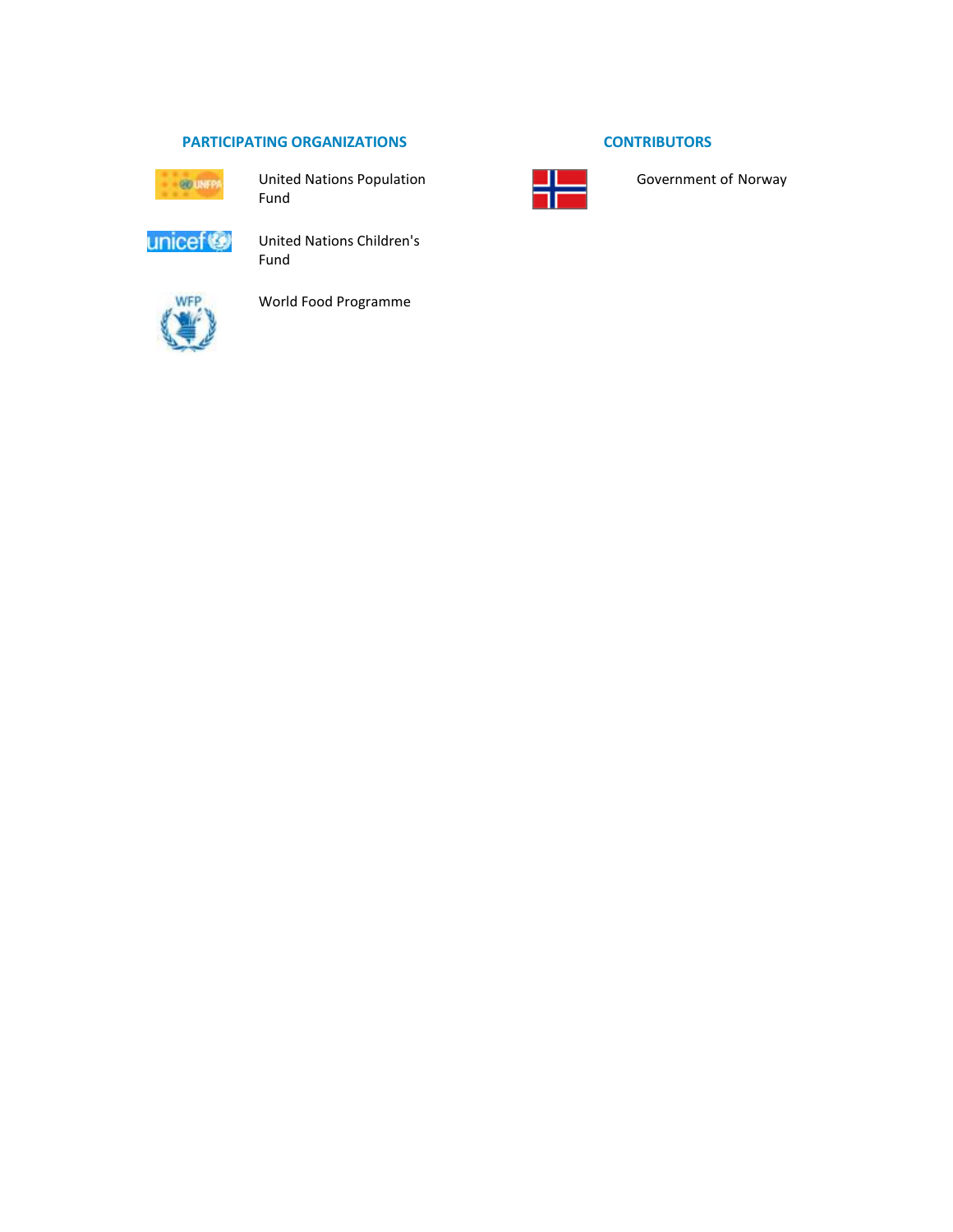#### **DEFINITIONS**

#### **Allocation**

Amount approved by the Steering Committee for a project/programme.

#### **Approved Project/Programme**

A project/programme including budget, etc., that is approved by the Steering Committee for fund allocation purposes.

#### **Contributor Commitment**

Amount(s) committed by a donor to a Fund in a signed Standard Administrative Arrangement with the UNDP Multi-Partner Trust Fund Office (MPTF Office), in its capacity as the Administrative Agent. A commitment may be paid or pending payment.

#### **Contributor Deposit**

Cash deposit received by the MPTF Office for the Fund from a contributor in accordance with a signed Standard Administrative Arrangement.

#### **Delivery Rate**

The percentage of funds that have been utilized, calculated by comparing expenditures reported by a Participating Organization against the 'net funded amount'.

#### **Indirect Support Costs**

A general cost that cannot be directly related to any particular programme or activity of the Participating Organizations. UNDG policy establishes a fixed indirect cost rate of 7% of programmable costs.

#### **Net Funded Amount**

Amount transferred to a Participating Organization less any refunds transferred back to the MPTF Office by a Participating Organization.

#### **Participating Organization**

A UN Organization or other inter-governmental Organization that is an implementing partner in a Fund, as represented by signing a Memorandum of Understanding (MOU) with the MPTF Office for a particular Fund.

#### **Project Expenditure**

The sum of expenses and/or expenditure reported by all Participating Organizations for a Fund irrespective of which basis of accounting each Participating Organization follows for donor reporting.

#### **Project Financial Closure**

A project or programme is considered financially closed when all financial obligations of an operationally completed project or programme have been settled, and no further financial charges may be incurred.

#### **Project Operational Closure**

A project or programme is considered operationally closed when all programmatic activities for which Participating Organization(s) received funding have been completed.

#### **Project Start Date**

Date of transfer of first instalment from the MPTF Office to the Participating Organization.

#### **Total Approved Budget**

This represents the cumulative amount of allocations approved by the Steering Committee.

#### **US Dollar Amount**

The financial data in the report is recorded in US Dollars and due to rounding off of numbers, the totals may not add up.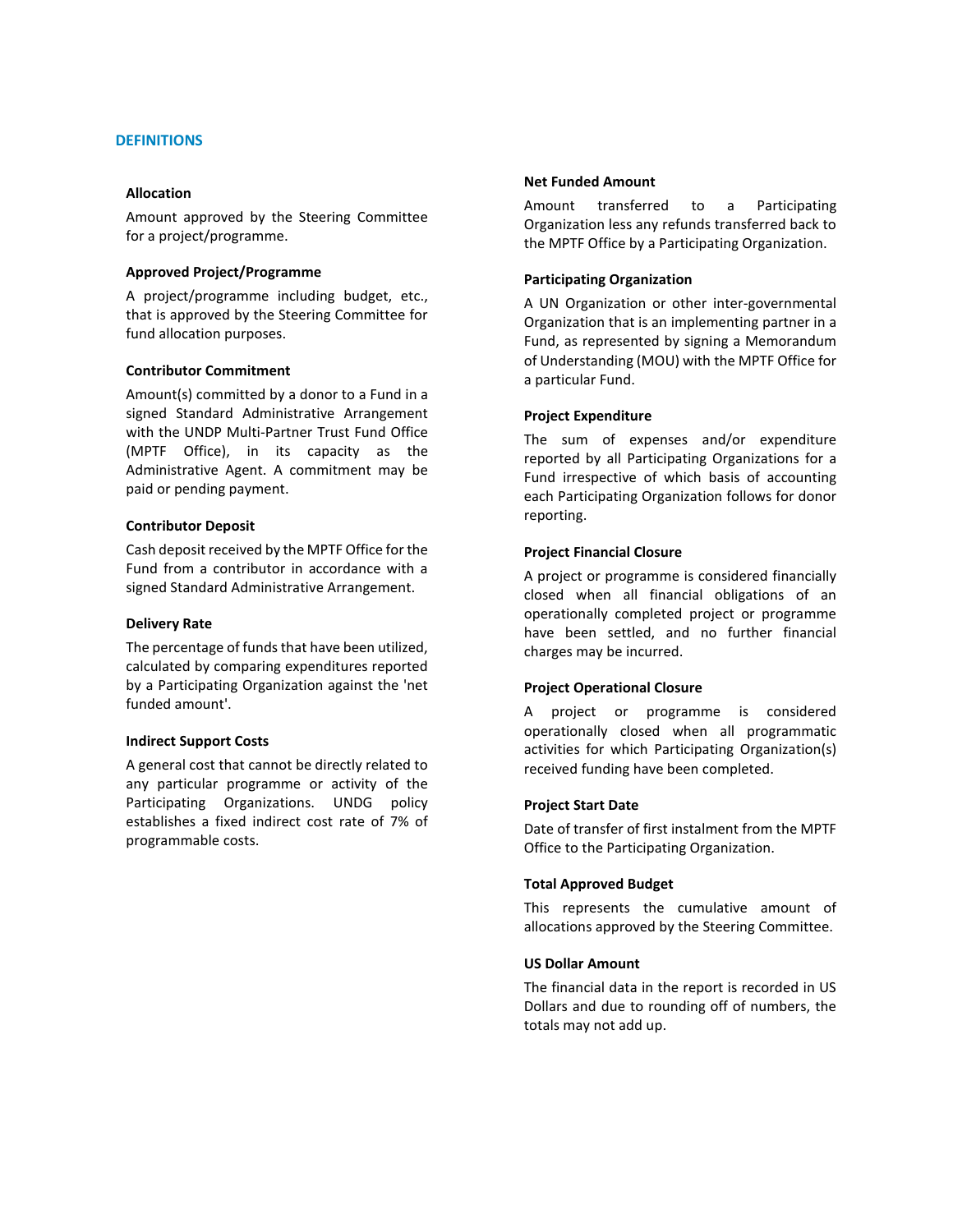#### **INTRODUCTION**

This Consolidated Annual Financial Report of the **JP Malawi Girls' Education Fund** is prepared by the United Nations Development Programme (UNDP) Multi-Partner Trust Fund Office (MPTF Office) in fulfillment of its obligations as Administrative Agent, as per the terms of Reference (TOR), the Memorandum of Understanding (MOU) signed between the UNDP MPTF Office and the Participating Organizations, and the Standard Administrative Arrangement (SAA) signed with contributors.

The MPTF Office, as Administrative Agent, is responsible for concluding an MOU with Participating Organizations and SAAs with contributors. It receives, administers and

manages contributions, and disburses these funds to the Participating Organizations. The Administrative Agent prepares and submits annual consolidated financial reports, as well as regular financial statements, for transmission to contributors.

This consolidated financial report covers the period 1 January to 31 December **2018** and provides financial data on progress made in the implementation of projects of the **JP Malawi Girls' Education Fund**. It is posted on the MPTF Office GATEWAY [\(http://mptf.undp.org/factsheet/fund/JMW00\)](http://mptf.undp.org/factsheet/fund/JMW00).

The financial data in the report is recorded in US Dollars and due to rounding off of numbers, the totals may not add up.